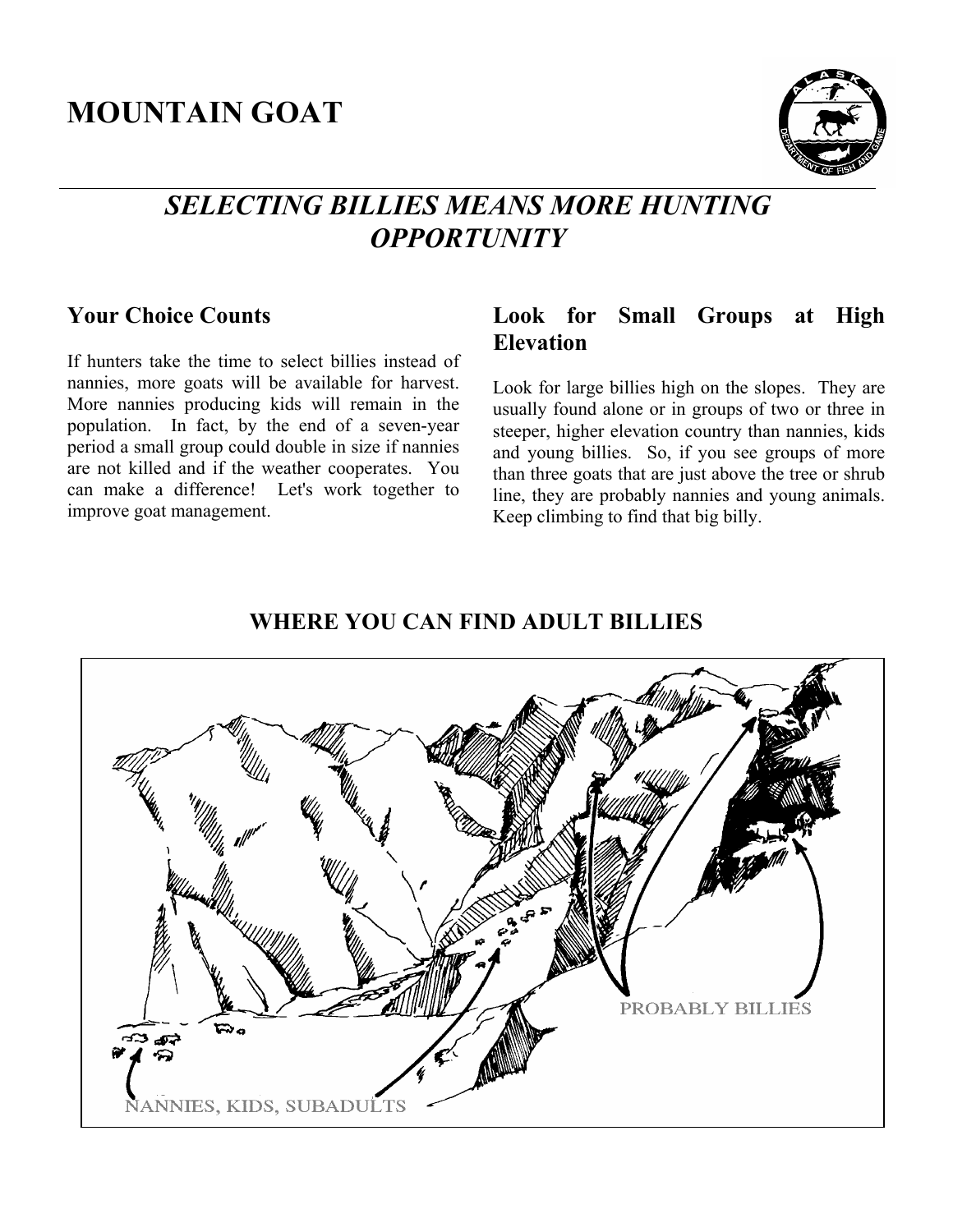## **Key on Large and Stocky Animals**

Adult billies can be recognized from a distance because they are larger and stockier than nannies. But, don't depend on size alone because an adult female could be the largest goat in a group of nannies, kids and subadults. Look for the other clues in addition to size and shape.

**SIZE AND SHAPE** 



## **Look for Stained Rumps and Stretching During Urination**

As you get closer, you often will see stained hindquarters on billies. Nannies usually do not have this discoloration. Billies also will stretch while urinating. Nannies will squat to urinate. Watch your goat to see how it behaves.



#### **RUMP STAINS AND URINATION**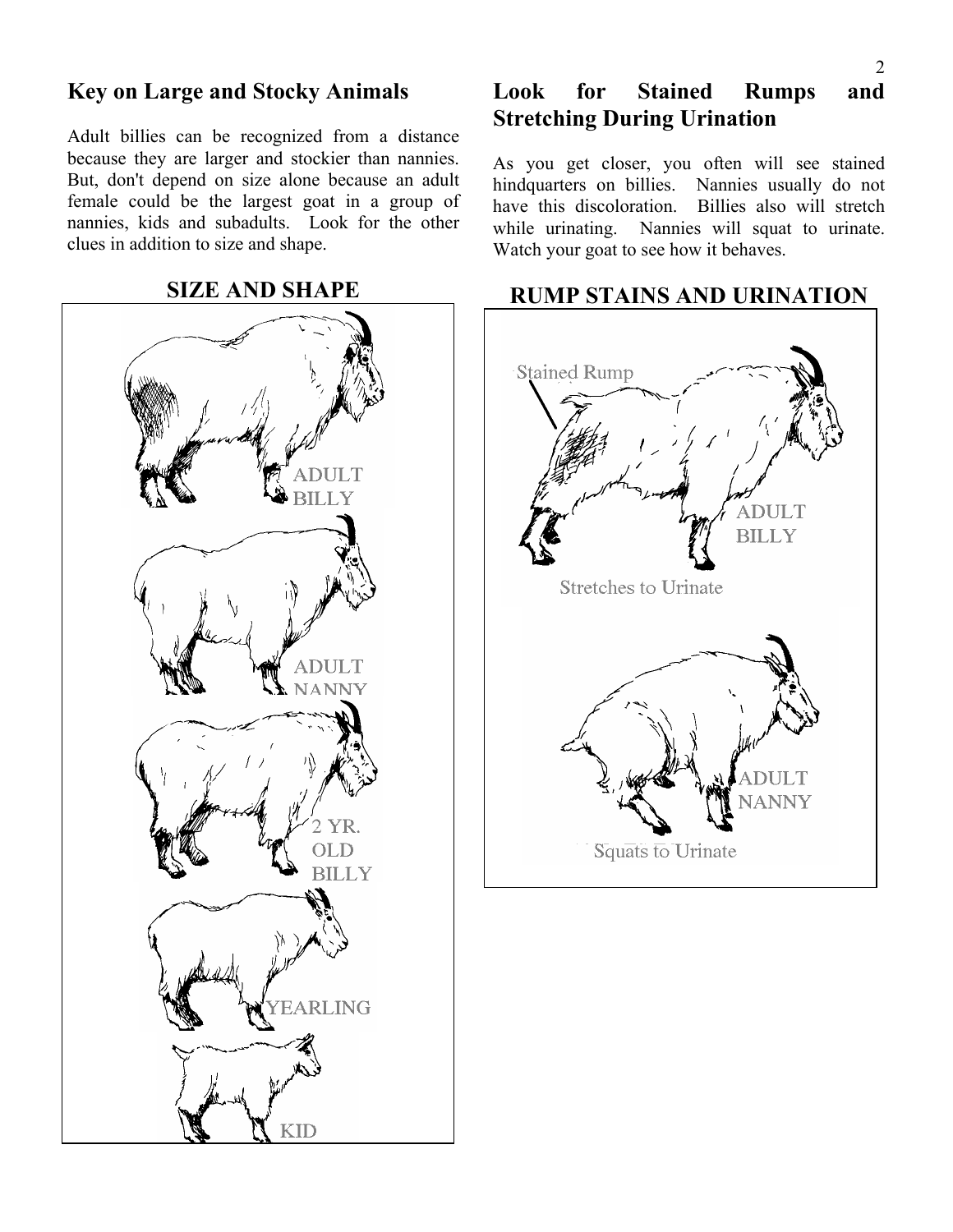## **Watch For Narrow Space Between Horns, Large Horn Base, and Gradual Curve in the Horn**

The most effective way to identify a billy is by stalking close enough to see the size and shape of the horns. As compared to adult nannies, adult billies have less space between the horns at the base, have larger diameter at the base, and have horns that curve gradually. Nannie horns curve sharply near the end.

## **Get Close Enough to Make a Clean Kill**

Working in close to your goat will accomplish two things. First, you will not take a female by mistake. Second, you will greatly increase your chances of making a clean kill because you will have reduced the range. Clean kills reduce crippling loss. Also, making a clean kill will reduce the chances of damage to meat and horns caused by slow-dying animals falling from cliffs.



#### **TYPICAL GOAT HORN SHAPE**